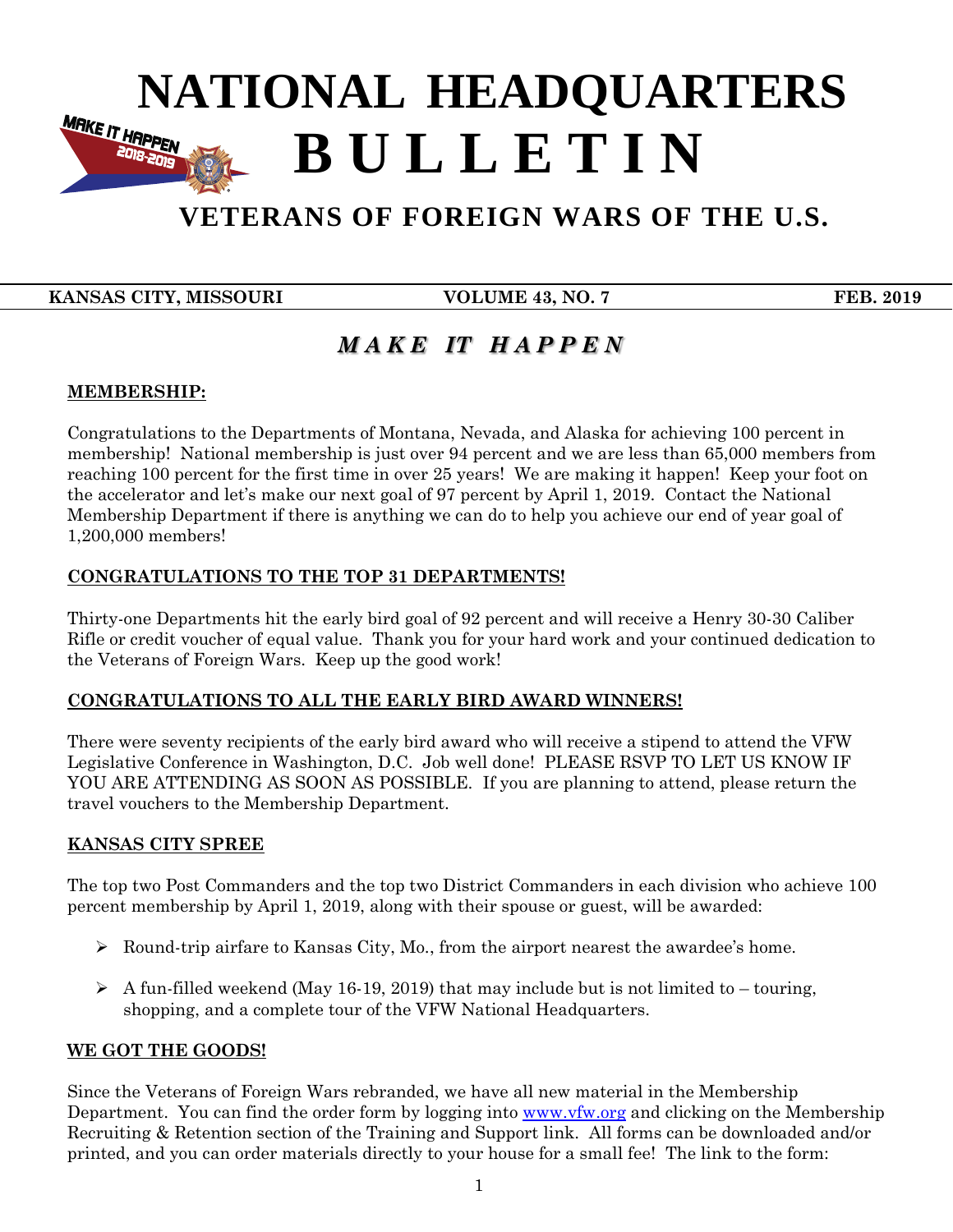#### [https://vfworg-cdn.azureedge.net/-/media/VFWSite/Files/MY\\_VFW/Training-and-](https://vfworg-cdn.azureedge.net/-/media/VFWSite/Files/MY_VFW/Training-and-Support/Membership/Membership-Order-Form.pdf?la=en&v=1&d=20190123T185235Z)[Support/Membership/Membership-Order-Form.pdf?la=en&v=1&d=20190123T185235Z.](https://vfworg-cdn.azureedge.net/-/media/VFWSite/Files/MY_VFW/Training-and-Support/Membership/Membership-Order-Form.pdf?la=en&v=1&d=20190123T185235Z)

#### **LEGACY LIFE MEMBERSHIP**

CHECK OUT OUR NEW LEGACY LIFE VIDEO! Go to [www.vfw.org,](http://www.vfw.org/) click on JOIN, scroll down to Legacy Life Membership and then click on the video on the right. This prestigious program is available to all Life members and is now available in memoriam for past Life members**.** There are three levels of membership, each offer their own package of exclusive member benefits. Financial contributions to the Legacy Life member program are tax deductible to the maximum extent allowed by law.

#### *Enrollment Cost: Annual Payouts:*

| <b>Levels</b> |            | Posts   | <b>Departments</b> | <i>National</i> |
|---------------|------------|---------|--------------------|-----------------|
| Gold-         | \$1,200.00 | \$18.00 | \$18.00            | \$18.00         |
| Silver-       | \$800.00   | \$12.00 | \$12.00            | \$12.00         |
| Bronze-       | \$400.00   | \$6.00  | \$6.00             | \$6.00          |

#### *What will your Legacy be?*

#### **CONGRATULATIONS TO:**

Top Three Recruiters (as of 1/28/19):

**Mark A. Short – 238** VFW Post 9400, Dept. of AZ

**Carlo S. Davis – 199** VFW Post 9191, Dept. of TX

**Timothy C. Peters – 111** VFW Post 10010, Dept. of MT

#### **DEPARTMENTS WITH NEW POSTS:**

VFW Post No. 12180 in Stockbridge, GA VFW Post No. 12181 in Billings, MT

#### **ADDITIONAL REMINDERS & CHANGES**

**Hip Pocket Training:** Login and go online to [https://www.vfw.org/my-vfw/vfw-training-and](https://www.vfw.org/my-vfw/vfw-training-and-support/membership-recruiting-and-retention)[support/membership-recruiting-and-retention](https://www.vfw.org/my-vfw/vfw-training-and-support/membership-recruiting-and-retention) to view the latest training videos from the Membership Department. If you have any questions or topics you would like covered, please email them to [membership@vfw.org](mailto:membership@vfw.org) in advance and we will cover them on the next training video. We also post these webinars on our Facebook page! If you're not on Facebook, you can still view the webinars on YouTube here: [https://youtu.be/z\\_5MovJgD6E?list=PLS17GMBrjUlatKGz\\_\\_QdpAoUHnXAvaPXi.](https://youtu.be/z_5MovJgD6E?list=PLS17GMBrjUlatKGz__QdpAoUHnXAvaPXi)

### **NATIONAL LEGISLATIVE SERVICE / ACTION CORPS:**

#### **March conference is around the corner. Know VFW's Priority Goals before meeting your members of Congress.**

The VFW's annual Legislative Conference provides an opportunity for VFW leaders from each state to personally meet with their respective lawmakers, advocate for VFW legislative priorities, and watch as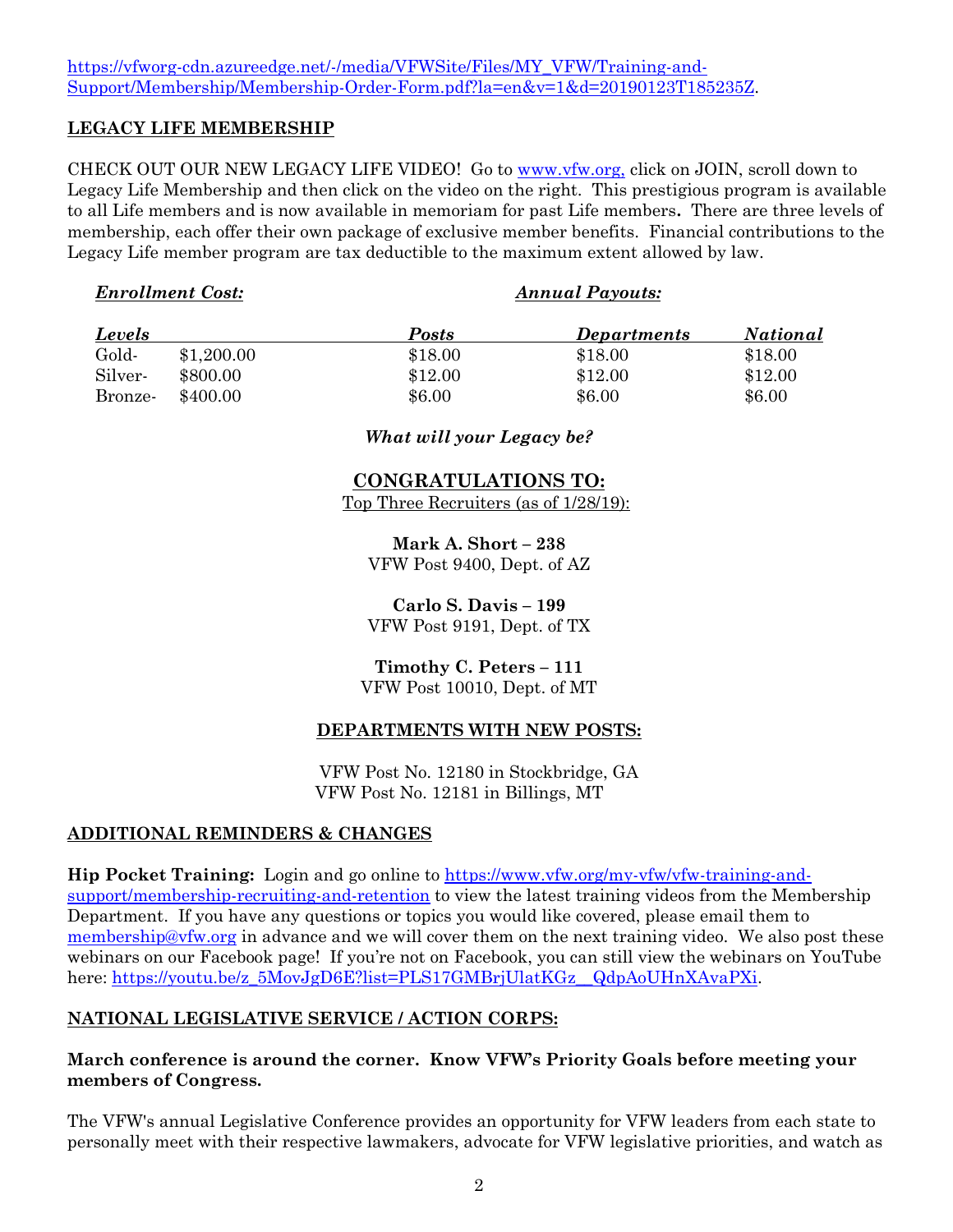the VFW Commander-in-Chief testifies on Capitol Hill before the House and Senate Veterans' Affairs Committees on behalf of veterans.

We encourage members to prepare for their meetings with their senators and representatives by reading the *[VFW 2019 Priority Goals.](https://www.vfw.org/-/media/vfwsite/files/advocacy/prioritygoalsbrochure.pdf)* The Priority Goals provide our organization's overview of the areas of focus regarding military benefits and quality of life programs. It is imperative that both DOD and VA receive sufficient funding for the services they provide, and that VA is held accountable for the timeliness and quality of services it delivers to our veterans. Learn more about VFW's stance on [specific issues.](https://www.vfw.org/advocacy/national-legislative-service/congressional-testimony/2018/12/tracking-transformation-va-mission-act-implementation)

#### **VFW COMMUNICATIONS:**

#### **Do you have the latest VFW mobile app?**

The official app of the VFW puts the power of the nation's largest organization of combat veterans directly in users' hands. We are excited to release the latest version of the VFW app including the following enhancements:

- Speed improvements
- Better Find-a-Post search with bug fixes
- Bug fixes for Login with ID.me
- And fixes and suggestions thanks to your feedback!

The VFW mobile app is available for Apple and Android users and can be found by searching "VFW" in the Apple App Store or Google Play Store, or by direct download here:

[Apple App Store](https://appsto.re/us/qKYXfb.i) [Google Play Store](https://play.google.com/store/apps/details?id=com.ajisoftware.vfw.stage)

#### **DEVELOPMENT DEPARTMENT:**

**2019 VFW National Veterans Service (NVS) Annual Campaign –** I hope you received the 2019 VFW NVS Annual Campaign mailing we sent early in January. It contained a 2019 Petition to Congress and an American Hero Memorial Day card for you to sign and return. We will continue collecting the petitions and deliver them to Congress to let them know that we will not sit by and allow Congress to balance the budget on the backs of veterans. The cards will be distributed to hospitalized veterans and service members by Memorial Day. Some members received the 2019 member survey to fill out and return, and we are continuing to collect and tally the responses.

In late January, we sent out a reminder letter with a Special Veterans' Petition addressed to the President and Congressional leaders. The VFW is doing everything it can to remind our President and Congressional leaders to uphold the promises made to those who have fought for this nation. Please sign and return the petitions so we can forward them to Washington, D.C. When you do, please consider sending a gift to help the VFW National Veterans Service.

Your support is still urgently needed for the 2019 VFW NVS Annual Campaign. Your donation right now ensures the VFW's national force of highly trained, professional service officers is at the ready to help America's veterans navigate the complicated VA system.

VFW Service Officers help veterans and their survivors cut through the red tape to receive VA compensation and pension benefits they have earned. In 2018, the Department of Veterans Affairs reported that the veterans represented by the VFW received more than \$8.3 billion in earned disability compensation and pension benefits. This includes more than \$1.4 billion in new benefits, submitted on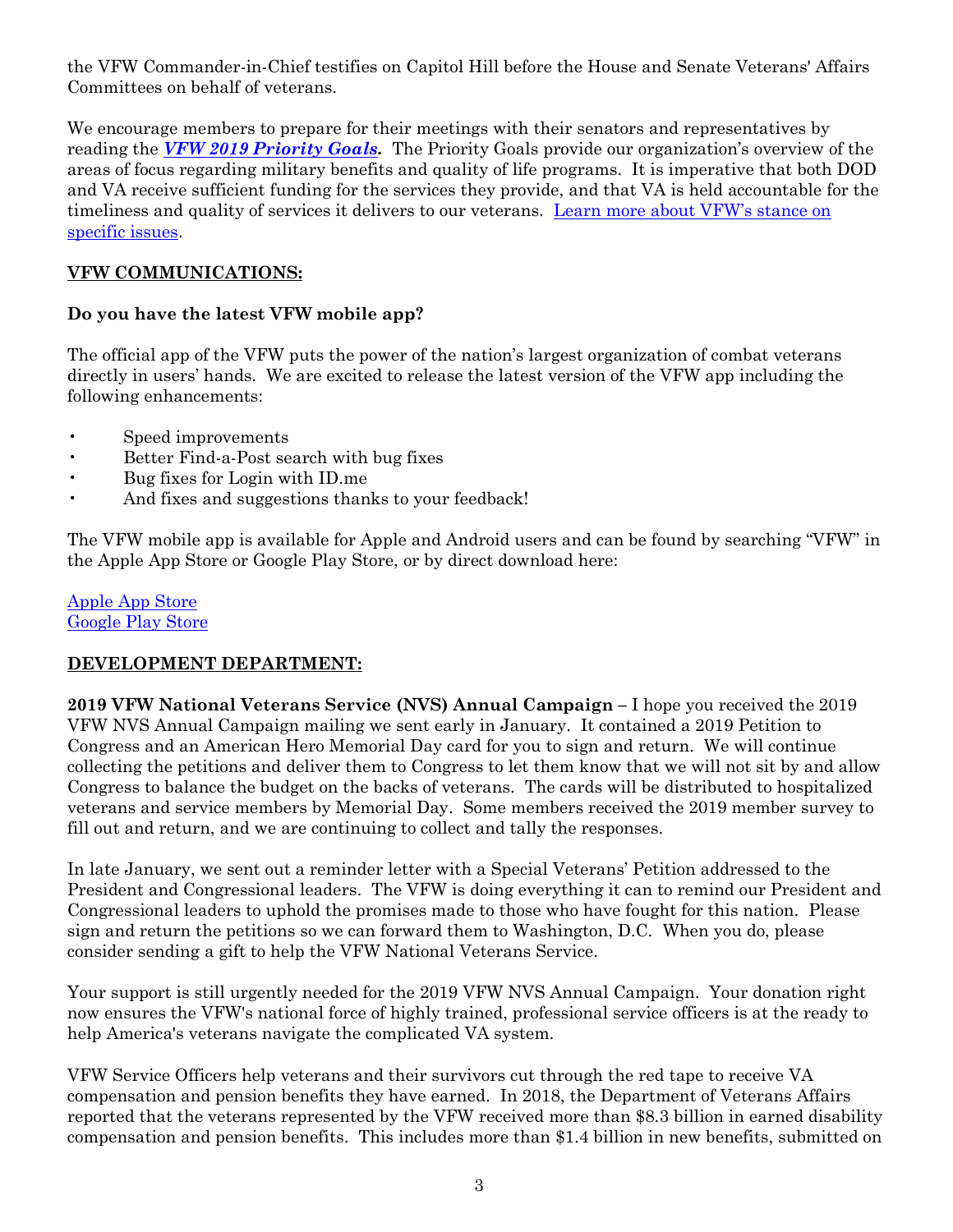behalf of more than 109,000 veterans. The final numbers are not in for 2018 at this time, but rest assured, VFW Service Officers are there for all veterans to help them apply for and receive their hard earned VA benefits. This service is available to all veterans FREE OF CHARGE — and made possible through your donations. Please, watch your mail for this important campaign.

**VFW Birthday Card Assortment is Coming Your Way! –** As a special thank you for all of your support of fellow veterans and the programs the VFW offers to veterans of all generations – we are sending a VFW Birthday Card Assortment to arrive late in February! We hope you enjoy your gift and continue to support the many life-changing programs the VFW offers. You will also receive a Thank You card for a veteran or service member in recognition of their sacrifices and Independence Day. Please sign and return the signed card to be delivered to a hospitalized veteran or service member in time for Independence Day. Please also send a generous donation to help support your Department Programs. Without your support, many veterans would have a difficult time getting the assistance they need.

**A Simple Way to Make a Big Difference –** Making a gift in your will is the easiest way to support the VFW and your fellow veterans after your lifetime. Did you know that it only takes one or two sentences in your will to complete? We invite you to learn more about this type of legacy gift and the lasting impact you can leave your family and the VFW. Free information is available by contacting the VFW Planned Giving Office at 1.816.968.1119, email [plannedgiving@vfw.org](mailto:plannedgiving@vfw.org) or visit [www.vfw.org/plannedgiving.](http://www.vfw.org/plannedgiving)

**Have You Heard About the VFW's Partners in Patriotism? –** Would you like to support the VFW's life-changing programs for veterans, service members and their families and reduce the amount of mail you receive? The VFW has an option that allows you to support VFW programs on a monthly, quarterly, or yearly basis, as well as reduce expenses and eliminate the fundraising mail. It is called Partners in Patriotism. As a member of Partners in Patriotism, you choose a set dollar amount for your donation (minimum amount of \$10) that is either charged to your credit card or set up as an Electronic Funds Transfer (EFT) from your bank account. Once you join the VFW's Partners in Patriotism, you will only receive the Quarterly Supporter newsletters to keep you informed of the many efforts your monthly gifts are making possible. If you are interested in joining Partners in Patriotism, you may contact Donor Services in the VFW Development Department at 1.833.VFW.GIVE (1.833.839.4483), or email us at [partners@vfw.org](mailto:partners@vfw.org) with "Partners in Patriotism Application" in the subject line.

**VFW Friends of Freedom** – If you are not already a member of the VFW's online community, please visit [www.vfw.org](http://www.vfw.org/) and look for the gold banner that says "Find Out What's Happening" to sign up. As a member of the VFW's Friends of Freedom, you will receive special emails with breaking VFW news, legislative alerts and unique opportunities to help the VFW in assisting our nation's veterans, service members and their families. You may also visit [www.vfw.org/vfwatwork](http://www.vfw.org/vfwatwork) and click on **"Read VFW success stories"** to learn how the VFW is fighting for veterans' rights, assisting veterans in need, educating our youth and aiding military families across the nation. Check back often to see newly posted stories!

**Department Resources** – Many great resources are available for your Department to use in promoting fundraising programs. You need only go to [heroes.vfw.org/vfwtools.](http://heroes.vfw.org/vfwtools) The latest fundraising program information, ideas and promotional tools from the Development Department can be found here. Download ad slicks, ready-to-use articles and other items for your Department publications and/or website. Recent mailings and mailing schedules are also posted on a regular basis. Use the Department Resources tools to help strengthen your Department programs. Check it out today!

#### **NATIONAL VETERANS SERVICE:**

#### **Now accepting nominations for Accredited Representative of the Year Award**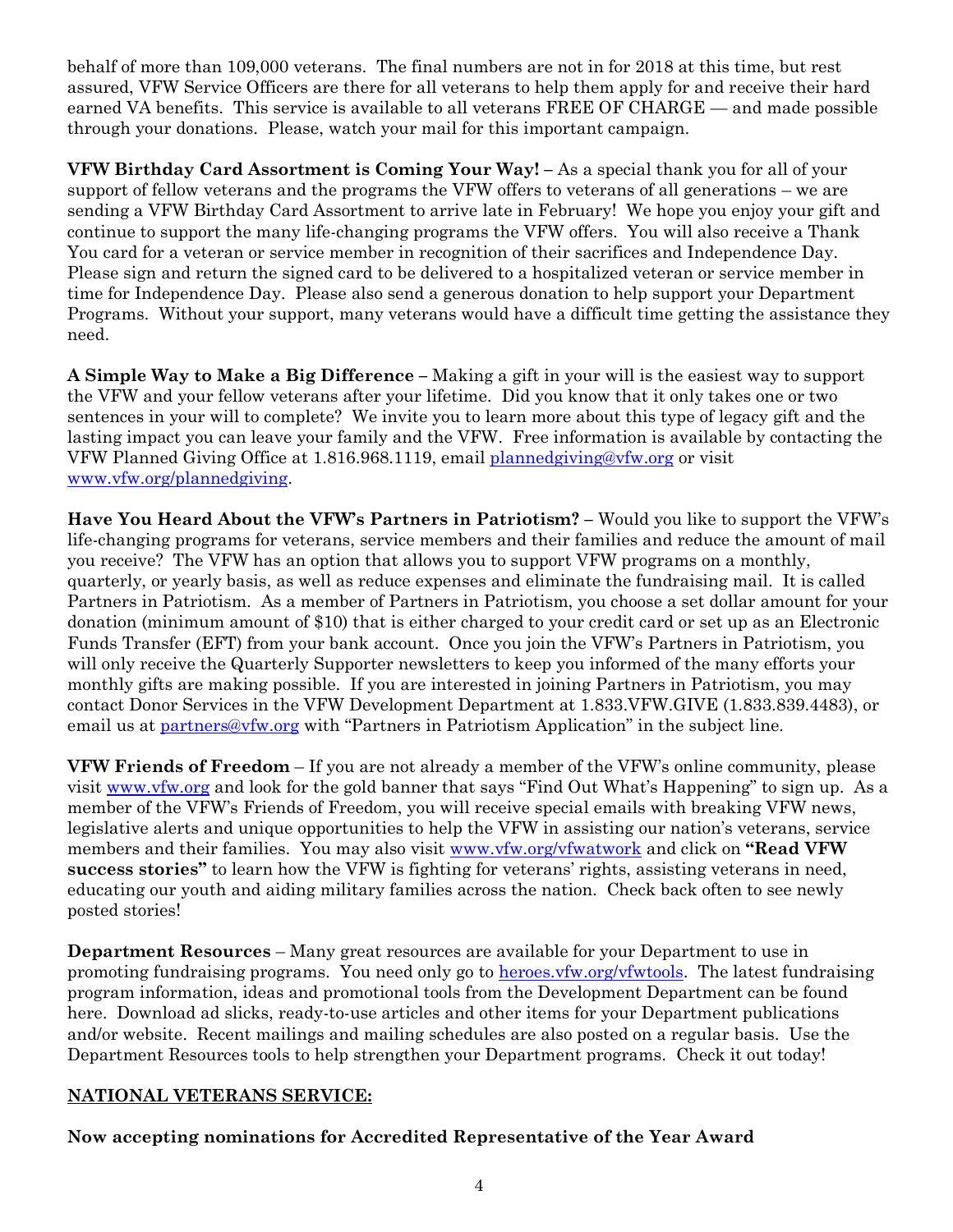The Accredited Representative of the Year Award recognizes the contributions our professionally trained, accredited advocates make to the lives of veterans and their families every day. We encourage every Department to put forth a candidate. A nomination shows that Department leadership is aware of the significant contributions your program makes in your community every day.

#### ELIGIBILITY:

Eligible nominees include:

- Department Service Officers
- Assistant Department Service Officers
- Claims Consultants/Representative/Analysts/Reviewer
- Veterans Service Officers/Representatives

Individuals **NOT** eligible for this award are:

- VFW National Staff
- VFW Contractors
- VFW-accredited representatives whose primary employer is other than the VFW or a State veterans agency

#### SELECTION CRITERIA:

- 1. Nominees for the annual award must have demonstrated exceptional efforts in assisting veterans and their families during the 12 months preceding the April 30, deadline.
- 2. A brief summary (no more than 2 pages) is to be submitted which explains the who, what, when, where, and how the nominee's efforts are considered exemplary. Suggested items for consideration (but not limited to)
	- # of individuals with VFW POAs assisted
	- Community outreach conducted
	- Excellent customer service provided (examples required)
	- Use of VetraSpec or another electronic claims processing system (specify system)
	- Submission of TIMELY monthly reports (if located in a VA regional office)
	- $\bullet$  # of VFW members recruited

#### AWARDS:

Each Department Commander may nominate one eligible individual for this award. The individual who is ultimately chosen as the recipient of the award will be furnished round-trip travel (for the winner and one guest) and two night's hotel accommodations to attend the VFW National Convention where the award will be presented. In addition, the award recipient will receive \$599 in recognition of their accomplishments and to offset travel expenses.

Please note that the selection committee will review our Team Support database to view the number of incidents (both positive and negative, if any) reported to NVS. Additionally, the results of test scores at proficiency training, results of any site visits, and other criteria MAY be used in making the final decision.

Nominations may be sent to the Director, VFW National Veterans Service, either by mail (200 Maryland Ave., NE, Washington, DC 20002, ATTN: Service Officer Award), faxed to FAX at 202-547- 3196 (ATTN: Service Officer Award), or scanned and emailed to [taldana@vfw.org.](mailto:taldana@vfw.org)

#### **Nominations must be received not later than April 30**.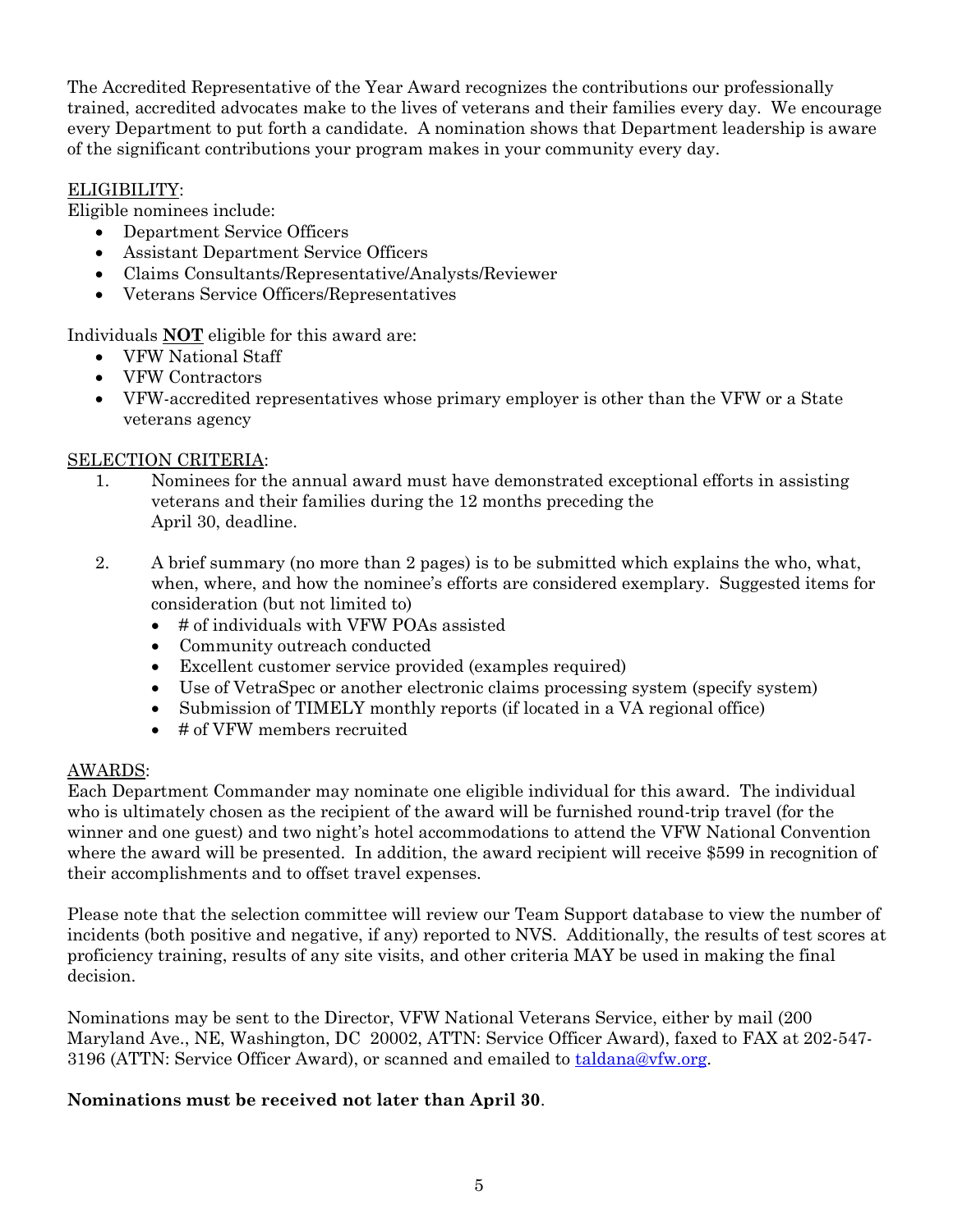Past winners of this award have been service officers from the Departments of New Hampshire, Rhode Island, and New Mexico. These service officers stood out from our worldwide cadre for not only meeting the challenge daily, but exceeding it through exemplary commitment, technical knowledge, and customer service.

#### **VFW FOUNDATION:**

#### **VFW FOUNDATION COMMUNITY SUPPORT GRANT AVAILABLE**

Funding for VFW Post and Auxiliary community service projects is still available through the VFW Foundation Community Support Grant. Qualified Posts and/or Auxiliaries may receive grants of up to \$1,000 to support local nonprofits or important outreach projects in their communities and up to \$500 more if a Post/Auxiliary conducts an activity with a VFW Foundation sponsor such as Humana, Burger King, Sport Clips, etc. As of Jan. 25, 2019, 245 Posts/Auxiliaries have received approximately \$245,349 to support their community outreach. To apply, please go to: [vfw.org/grants](https://www.vfw.org/community/community-initiatives/post-grants) or for additional information contact Jason Couch at [JCouch@vfw.org](mailto:JCouch@vfw.org) or 816.968.1174.

#### **BURGER KING/VFW UNMET NEEDS FUNDRAISING CAMPAIGN UPDATE**

The current total for the November 2018 Burger King/VFW Unmet Needs fundraising campaign is \$329,151 with more donations anticipated. Please make a point to visit your local Burger King, buy a meal, and tell the restaurant manager "Thanks!" for supporting our nation's military families and veterans.

#### **VETERANS & MILITARY SUPPORT PROGRAMS:**

#### **Legislative Conference ~ Washington, D.C.**

There will NOT be a check presentation this year at the Legislative Conference. Please send your Veterans & Military Support donation directly to the office:

Veterans & Military Support 406 W. 34th Street, Suite 902 Kansas City, MO 64111

ATTN: VMS Chairmen - If you picked up Veterans & Military Support 2018-19 lapel pins at National Convention, now would be a good time to mail in your donation which will represent your Department's fundraiser for VMS to qualify for All-American.

#### **REMINDER:**

**ALL-AMERICAN POST REQUIREMENT:** Hold a fundraiser with the proceeds going to National Veterans & Military Support programs. **Minimum \$50.00.**

#### **PROGRAMS:**

VFW Posts and Auxiliaries reported donating over 10.3 million volunteer hours and \$47 million toward community service work from April. 1, 2017, to May 31, 2018. The total value of our volunteers' efforts is valued at over \$302 million.

**DISPLAYING MILITARY SERVICE SYMBOLS.** Military service flags, insignias, etc., should be displayed in the following order (left to right as you face the flags): Army, Marine Corps, Navy, Air Force and then Coast Guard. For military flags, go to <http://www.vfwstore.org/products/GP238>.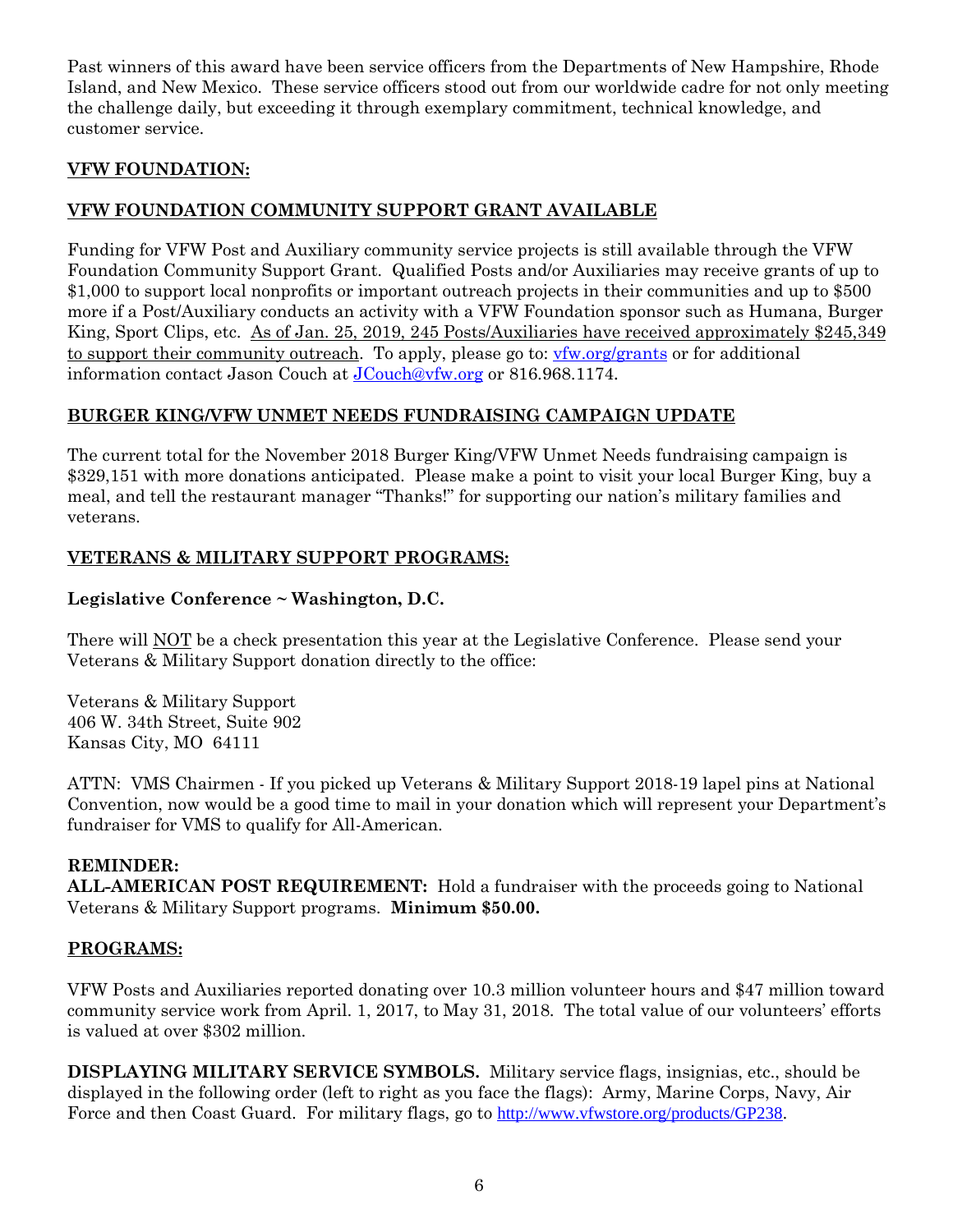#### **SMART/MAHER VFW NATIONAL CITIZENSHIP EDUCATION TEACHER AWARD.**

Nominations for this award and the judging at the Post, District and Department level are completed. After Department judging, each Department forwards the entries of its selections to VFW National Headquarters for consideration in the national award contest. Each Department's selections will receive a National Commendation citation.

The Smart/Maher VFW National Citizenship Education Teacher awards include: three national \$1,000 awards for the top K-5, 6-8 and 9-12 teachers for professional development expenses; \$1,000 award to each winning teacher's school; plaques for both the winning teacher and school; and, an all-expensespaid trip to attend the VFW National Convention in July 2019 in Orlando, Fla. In addition, the top 10 national high school teachers will be invited to attend one of the available Summer Graduate seminars at the Freedoms Foundation in Valley Forge, Pa.

Order the Citizenship Education Teacher Recognition Citation from VFW Store, product #4320, [http://www.vfwstore.org/products/23980.](http://www.vfwstore.org/products/23980) Present to all teachers nominated at all levels for the national award.

The Department report forms for the Teacher Award program are due to National Headquarters by Jan. 31, 2019. You may forward them by email to [Tbeauchamp@vfw.org](mailto:Tbeauchamp@vfw.org) or fax to 816.968.1149, to the attention of Tammy Beauchamp or they can be mailed to: VFW Headquarters, 406 W. 34th Street, Kansas City, MO 64111. If you have any questions, please contact the VFW Programs office at 816.756.3390, ext. 6287.

**SCOUT OF THE YEAR PROGRAM.** Annually, the VFW awards three individuals who are: Eagle Scouts, Girl Scout Gold Award recipients, Venture Summit Award recipients and/or Sea Scout Quartermasters who have risen above their peers in exemplifying the qualities of that rank. An applicant has to have reached his or her 15th birthday and be enrolled in high school at the time of selection. Awards are as follows: \$5,000 – 1st place scholarship, \$3,000 – 2nd place scholarship and \$1,000 – 3rd place scholarship. The deadline for entry to a VFW Post is March 1. A program brochure (designed to be duplicated for distribution) can be viewed at [http://www.vfw.org/uploadedFiles/VFWorg/MY\\_VFW/ScoutoftheYearBrochureandEntryForm.pdf.](http://www.vfw.org/uploadedFiles/VFWorg/MY_VFW/ScoutoftheYearBrochureandEntryForm.pdf) For

Scouting certificates, go to [http://www.vfwstore.org/searchresults?q=scout%20of%20the%20year.](http://www.vfwstore.org/searchresults?q=scout%20of%20the%20year)

**50TH ANNIVERSARY VIETNAM WAR COMMEMORATION PROGRAM.** The Commemorative Partner Program is designed for federal, state and local communities, veterans' organizations and other non-governmental organizations to assist a grateful nation in thanking and honoring our Vietnam veterans and their families. As a Commemorative Partner, VFW Posts are encouraged to participate in the Commemoration of the Vietnam War by planning and conducting events and activities that will recognize the Vietnam veterans and their families' service, valor, and sacrifice.

Events and activities should be dignified, memorable occasions that show a sensitivity and appreciation for the solemnity of war and the losses suffered by many. Commemorative Partners should communicate how their events will achieve the congressionally-mandated objectives of the program. Events or activities should meet one or more of the following objectives.

1. To thank and honor veterans of the Vietnam War, including personnel who were held as prisoners of war or listed as missing in action, for their service and sacrifice on behalf of the United States and to thank and honor the families of these veterans.

2. To highlight the service of the Armed Forces during the Vietnam War and the contributions of Federal agencies and governmental and non-governmental organizations that served with, or in support of, the Armed Forces.

3. To pay tribute to the contributions made on the home front by the people of the United States during the Vietnam War.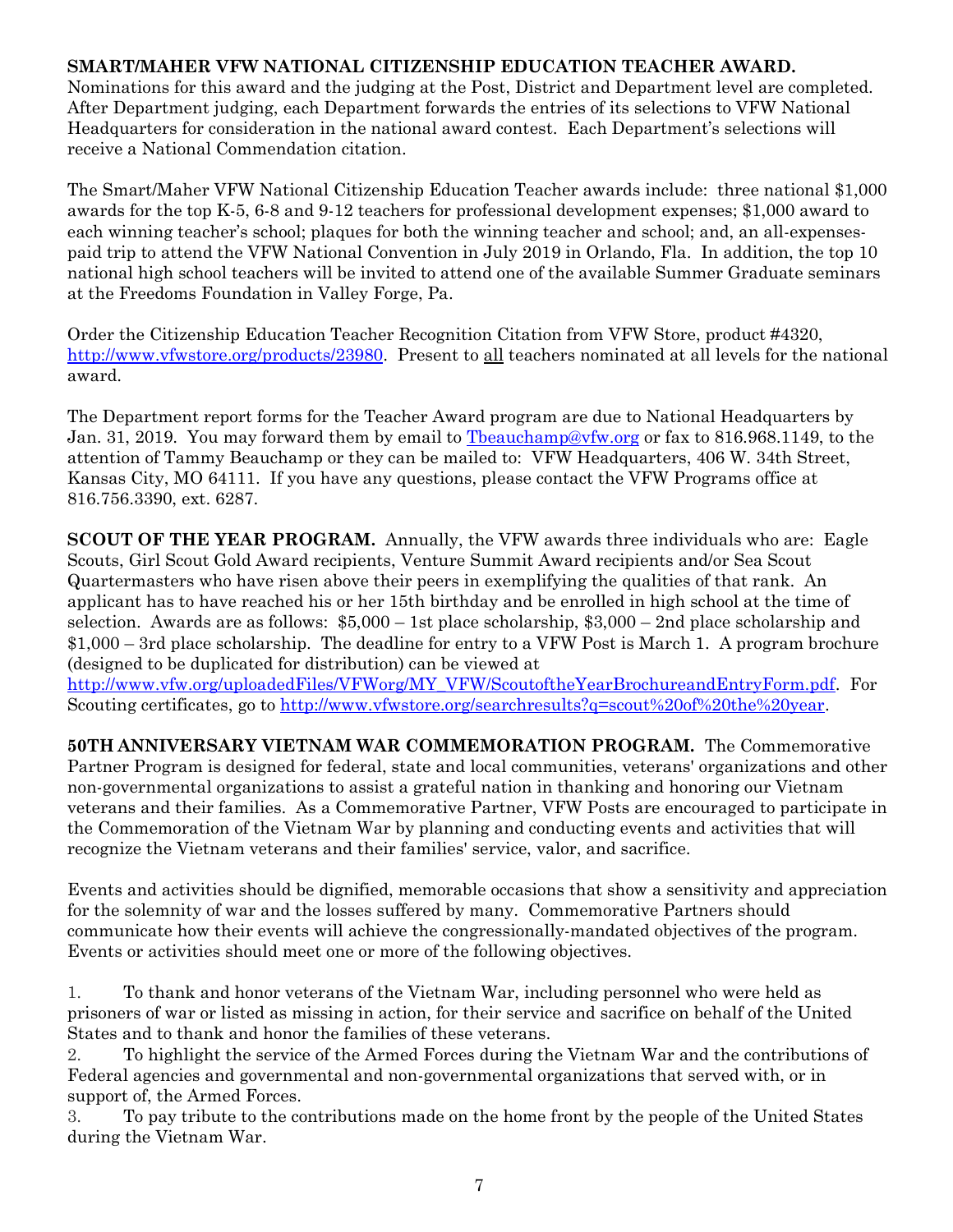4. To highlight the advances in technology, science, and medicine related to military research conducted during the Vietnam War.

5. To recognize the contributions and sacrifices made by the allies of the United States during the Vietnam War.

#### **For the VFW Posts interested in becoming an official Commemorative Partner, they must submit an application and a signed Statement of Understanding.**

**Applications are available at [www.VietnamWar50th.com](http://www.vietnamwar50th.com/) on the Commemorative Partner Program.** The approval process is usually less than 30 days. Partners will be kept informed through electronic notifications. Once approved as a Partner, the Commemoration will provide organizations with a starter kit of materials for developing and implementing their programs. If you have any questions regarding the Commemorative Partner Program application process, please direct them to: [whs.vnwar50th\\_cpp@mail.mil.](mailto:whs.vnwar50th_cpp@mail.mil) For Vietnam War commemorative items, shop the VFW Store at [http://www.vfwstore.org/searchresults?q=vietnam.](http://www.vfwstore.org/searchresults?q=vietnam)

**VFW SPECIAL PROJECT PROGRAM.** This program was put in place to recognize VFW units for creating and completing unique and extraordinary community service projects.

Record book entry nominations that are found to be complete and well-substantiated should be endorsed by the Department Adjutant or VFW Department Community Activities Chairman and forwarded to National Programs Department. Deadline for entries is April 30 of each year.

Every Post Special Project receiving the Award of Excellence in the May judging will be entered in the Fred C. Hall Memorial Outstanding Post Special Project Competition. Complete information can be found in the 2018–19 VFW Community Activities and Citizenship Education Chairman's Manual.

**WORLD WAR ONE COMMISSION PARTNERSHIP**. Any municipal government, individual or organization may apply. Likewise, any individual, organization or company can become a sponsor of this effort, as the more we can raise toward this program, the greater the amount of the matching grant to the winning memorials.

<http://www.worldwar1centennial.org/index.php/about-the-program.html>

The VFW's role is to help publicize the program and get local Posts (and Auxiliaries) involved.

A sample project is at: [http://www.worldwar1centennial.org/index.php/resources.html#project-profiles.](http://www.worldwar1centennial.org/index.php/resources.html#project-profiles) (See the Ocean Springs video.)

A fun starting point is to first find memorials around the country. Information on this is at [http://www.worldwar1centennial.org/index.php/memorial-hunters-club-about.html.](http://www.worldwar1centennial.org/index.php/memorial-hunters-club-about.html) Scouting groups and 4-H Clubs can also get involved.

As you know, 2018 marked the centennial of World War I. There is a lot our members can do to help educate the public, commemorate the war, and honor those who served. The World War One Centennial Commission has created a landing page on their website for veterans to simplify navigation to key areas. You'll find it at [www.ww1cc.org/veterans.](http://www.ww1cc.org/veterans) Here are a few suggestions:

-- **THE WORLD WAR ONE PODCAST** is an award winner! Subscribe here: [ww1cc.org/cn](http://ww1cc.org/cn) and become the envy of your friends and colleagues with your knowledge about all matters related to the Great War!Subscribe to the **Dispatch** newsletter to keep up to date. Listen to the Centennial News **Podcasts**. Podcast #61 features VFW Post 968 in Raymond, Wash., talking about their 100 Cities/100 Memorial project.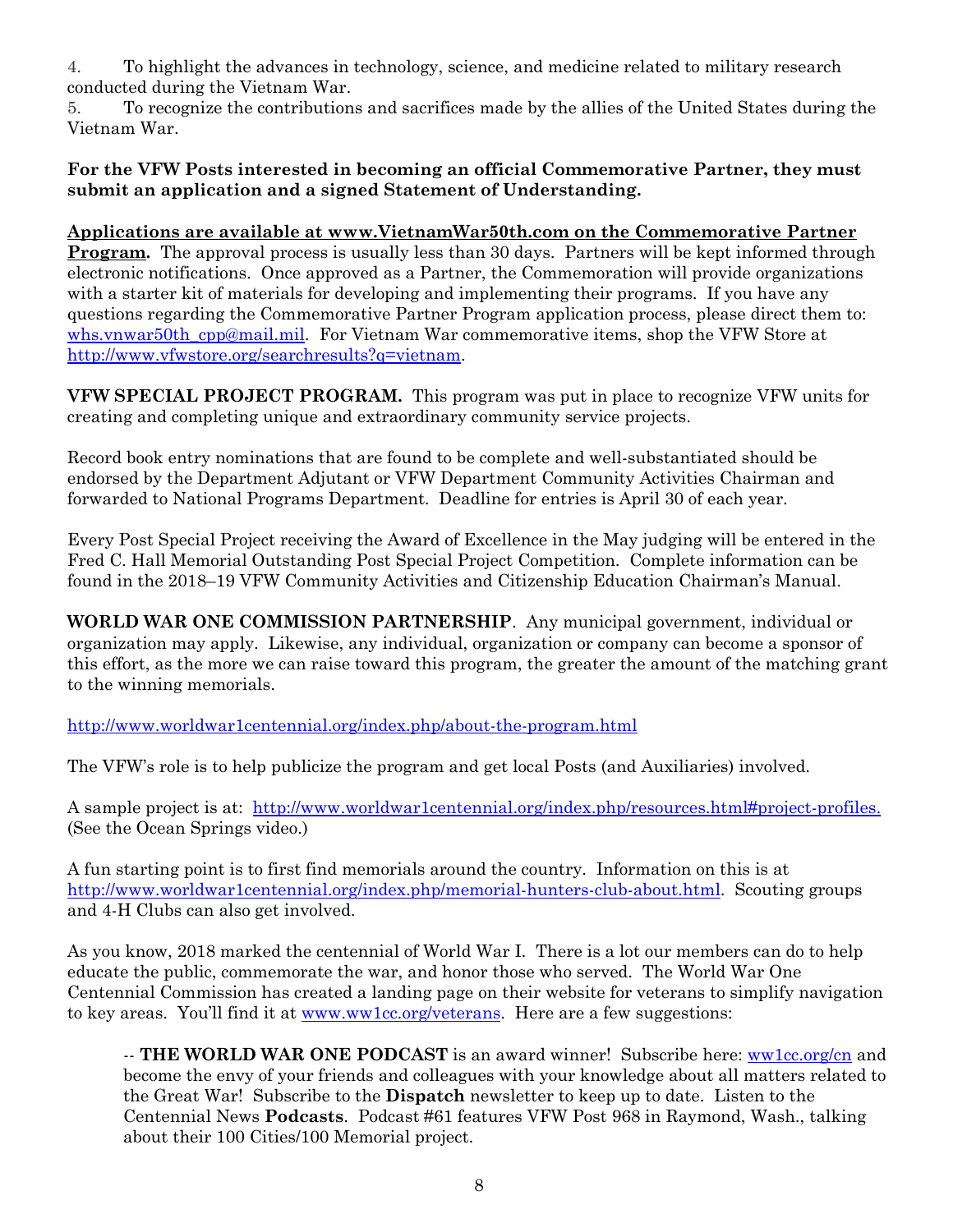--Take advantage of the vast store of **education materials,** and use any meeting opportunity in your community to discuss the war and kindle interest in all matters related to the "War that Changed the World."

--**Purchase a commemorative US Mint WWI coin** (\$10 from the sale of each coin funds the memorial).

#### -- **POPPY SEED PACKETS & PROGRAM.**

--The poppy as a symbol of remembrance was first proposed after the war by an American woman, Moina Michael, who wrote **"***We shall keep the faith."* 

--Use the WWI poppy program to raise money for your organization and help us build the National Memorial! Flanders poppies are living symbols of the great sacrifice made by the doughboys, marines and sailors. They grow everywhere! Remember the Great War by planting poppies in your community. Go here and learn more: [https://www.worldwar1centennial.org/1881.](https://www.worldwar1centennial.org/1881)

--Make sure your ancestors or family members who served are listed on the **World War I Roll of Honor** and donate in their names toward building the WWI National Memorial with a "digital" remembrance wreath. The Roll of Honor features individual profiles for many of the more than 4 million American service members who responded to the call of "Over There" in support of the war-weary Allies and helped achieve victory. All donations go directly toward funding the memorial.

**MEMORIAL HUNTERS -- WE NEED YOUR HELP.** Dust off your Indiana Jones outfit grab your smartphone/camera and get ready to hunt for treasure!

--Beginning 100 years ago at the end of WWI, thousands of local memorials were erected in honor of those who served. The memorials were put up by towns, cities, veterans' organizations, schools, churches, civic organizations and clubs. Today, there is no national register of these important and long forgotten American cultural and historical treasures.

--Join the Memorial Hunters Club and help us hunt down and catalog this fading national treasure.

--We have already had huge help from the state Centennial teams, especially those in Alabama, Georgia and New Jersey who have cataloged hundreds of WWI memorials for their states.

--When you find some of these gems in your state, go here to register:

<https://www.worldwar1centennial.org/memorial-hunters-club-about.html>

--Get your [anthropology](http://www.merriam-webster.com/dictionary/anthropology) on...It's time to go treasure hunting!

--Raise money for the memorial by supporting the **WWI Poppy Program**.

--**Learn more** about the memorial and see all the resources available at [www.ww1cc.org.](http://www.ww1cc.org/)

For any follow-up questions, please contact Lynn Rolf, Programs Director, at **lrolf@vfw.org** or 816.968.1116.

#### **WORLD WAR ONE CENTENNIAL NEWS:**

#### **WAS YOUR POST NAMED AFTER A WORLD WAR ONE VETERAN OR VETERANS? WE**

**WANT TO HEAR FROM YOU!** The U.S. World War One Centennial Commission (WWICC) is seeking information about VFW Posts named in honor of a local or national World War I veteran, along with stories of his or her service, photographs, newspaper clippings and/or other historical information. WWICC will endeavor to honor these Posts by showcasing this special information on its website and feature highlights in its electronic *Dispatch* newsletter. Please note: any information received will be maintained by the commission and will become part of the U.S. Government's historical (Library of Congress) records/archives upon the expiry of its mandate. The point of contact is David W. Hamon,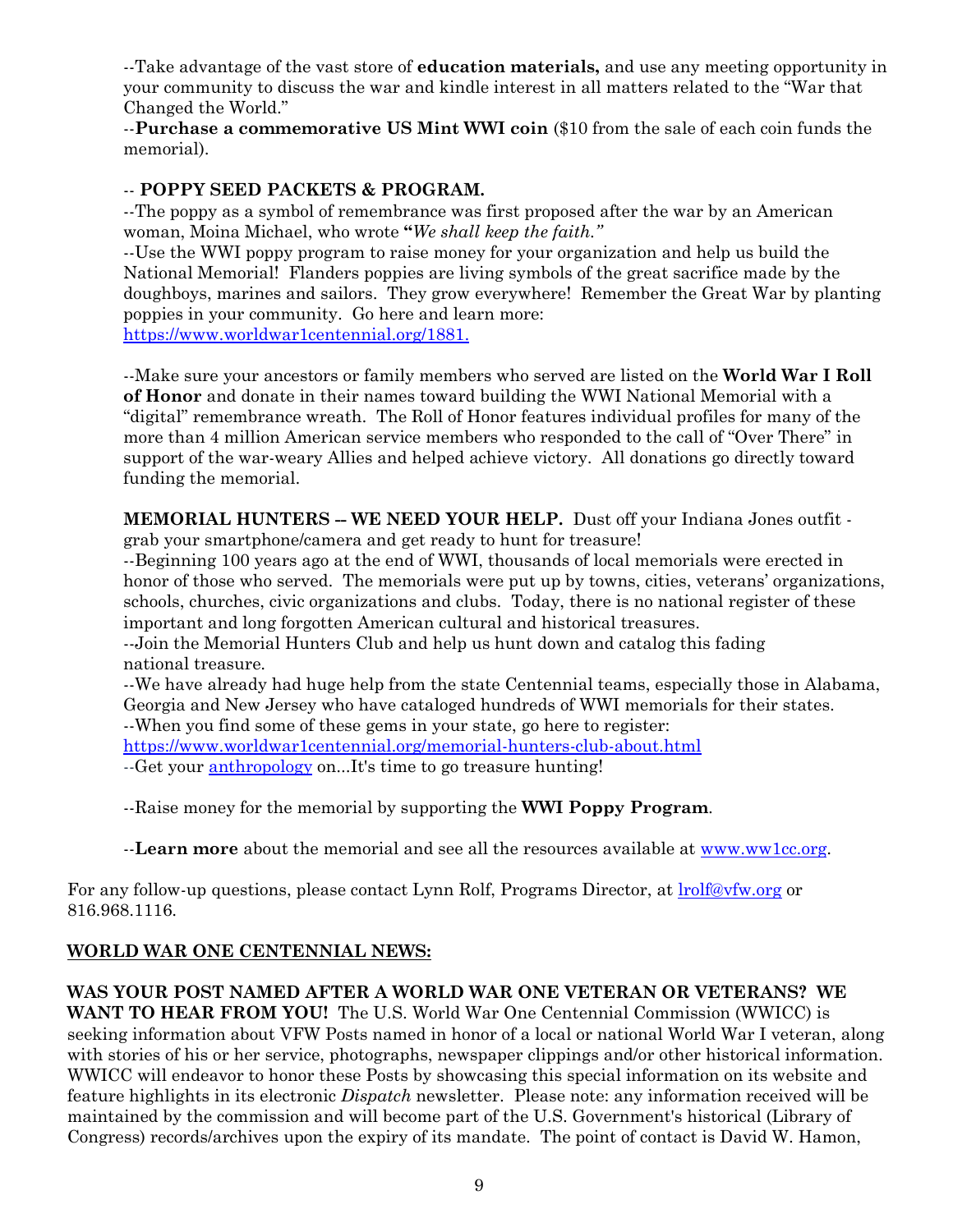VSO/Military Director for the commission, at [david.hamon@worldwar1centennial.org](mailto:david.hamon@worldwar1centennial.org) and/or 540.379.8584**.**

WWICC has also created a special landing page for veterans, history lovers, family members, friends and community members. At [ww1cc.org/veterans,](http://ww1cc.org/veterans) visitors will find "tiles," easy to access and read, in order to educate, commemorate and honor the Great War, as per the commission's congressional mandate and charter.

**NATIONAL COMMUNITY SERVICE VOLUNTEER RECOGNITION PROGRAM.** This program is designed to provide recognition and awards to VFW members who volunteer their time to outside organizations. Recognition is in the form of certificates and/or lapel pins which are given to volunteers who have completed the number of hours prescribed for those awards. For more information, see the VFW Community Activities and Citizenship Education Chairmen's Manual or contact Tammy at 816.756.3390, ext. 6287 in the VFW Programs department for a nomination form.

**POW/MIA FLAG -- OFFICIAL DISPLAY DAYS.** Public Law 105-85 (Nov. 16, 1997) indicates the days that federal agencies, military installations and U.S. post offices are required to display the POW/MIA flag. The days are: Armed Forces Day, May 18, 2019 (third Saturday in May); Memorial Day, May 27, 2019 (last Monday in May); Flag Day, June 14; Independence Day, July 4; National POW/MIA Day, Sept. 20, 2019 (third Friday in September); and Veterans Day, Nov. 11. To purchase a POW/MIA flag, go to [http://www.vfwstore.org/products/GP237.](http://www.vfwstore.org/products/GP237)

**IRS AND VFW AWARD MONIES.** The Internal Revenue Service (IRS) requires that any recipient that receives more than a \$599 award should receive a Form 1099 identifying the proceeds as taxable. This will include the VFW programs Patriot's Pen and Smart/Maher VFW National Citizenship Education Teacher Award.

#### **MEMBER BENEFITS:**

#### **Pet Insurance**

Do you remember the last time you left the veterinarian's office spending less than \$100? With the average cost of quality, routine pet care increasing year-over-year, it is expensive to care for your furry friends.

For example, an X-ray, spaying and neutering can cost you hundreds of dollars, while hip and knee replacements and cancer care for your pet can cost thousands. For most, these costs can be a disruption to their finances or a blow to their savings.

Just like health insurance for you and your family, pet insurance can help you budget for routine and unforeseen medical expenses. Rather than having to deal with an unwelcome expense, pet insurance helps you save and plan for pet care.

For additional information about Pet Insurance, click [here](https://vfwinsurance.com/life-planning/#pet-insurance) or call 1.877.738.7874.

#### **"BUDDY"® POPPY:**

**MEMORIAL DAY CAMPAIGN.** Although Veterans Day has already passed, you should be planning for the Memorial Day "Buddy"® Poppy Campaign. Contact your Department Quartermaster to place your order for poppies. Remember that your poppies should be ordered a minimum of 6 to 8 weeks in advance of your distribution date. Be sure to specify a date by which the poppies are required; do not use "ASAP." Miscellaneous items (coin cans, caps, buttons, posters, etc.) should be ordered directly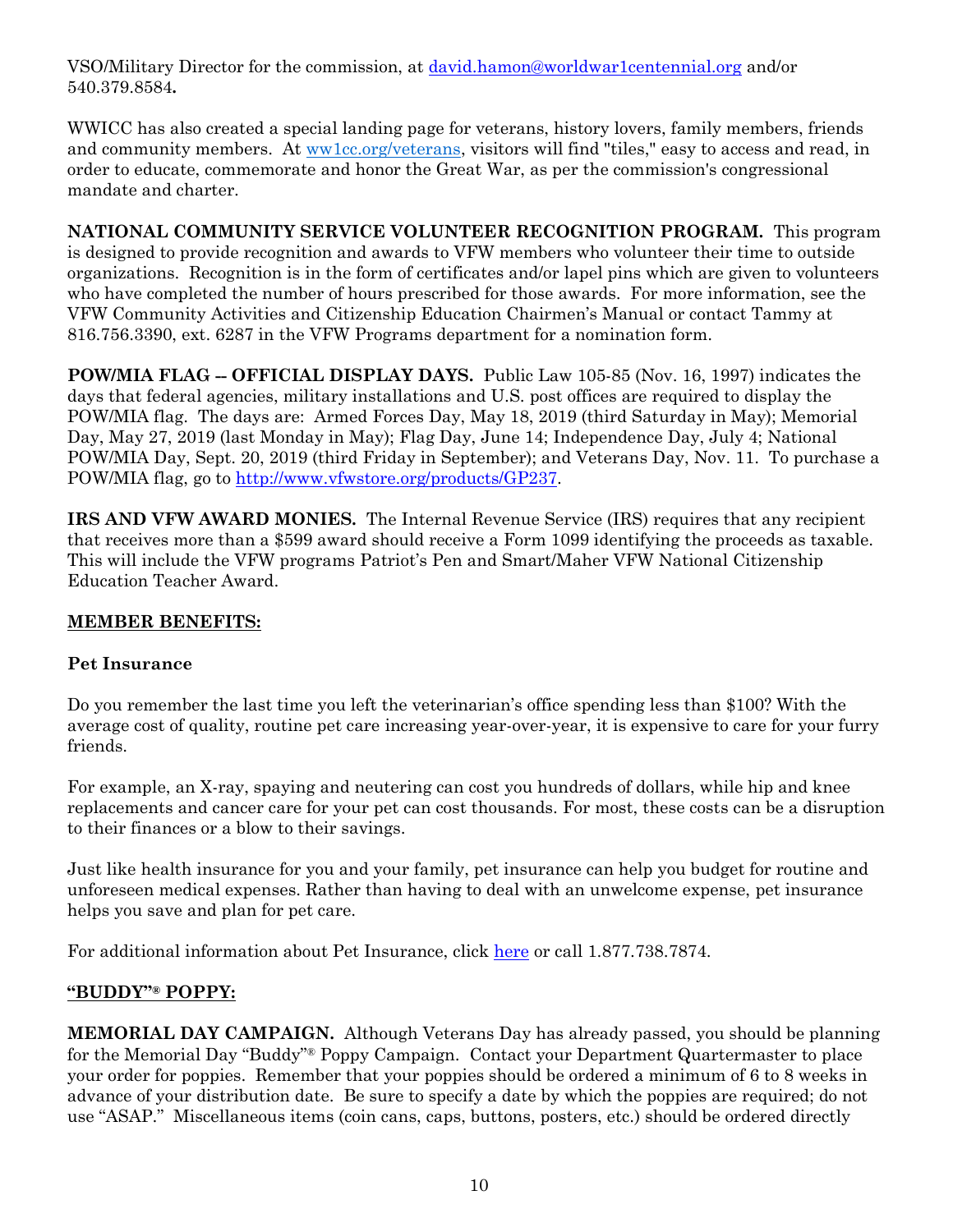from the VFW Store at<https://www.vfwstore.org/category/programs/buddypoppy> or the VFW Store/Emblem and Supply Catalog.

Although we emphasize Buddy Poppies on Veterans Day and Memorial Day, it is important to realize that the distribution of Buddy Poppies should be a year-round exercise. Each time a Post participates in an activity where the public will be present, Buddy Poppies should be present as a fundraising tool and simply to recognize our fallen comrades. Where the VFW appears, Buddy Poppies should be a constant reminder that we will never forget those who have perished in the name of liberty. Just as "They Gave, Will You?" is a year-round thing, so should the distribution of the VFW Buddy Poppies.

The Manual of Procedure provides that Post relief funds may be used for programs such as Voice of Democracy, Patriot's Pen, Citizenship Education, and Community Service as long as suggestions in the chairmen guidebooks are used as an example of promoting these programs.

Posts are further reminded that Section 711 of the Manual of Procedure provides that non-profit organizations, exempt from taxes under Section 501(a) of the Internal Revenue Code, may assist with the distribution of Buddy Poppies, provided there shall be no division of proceeds. A donation to these groups may be made from the Post general fund.

Contact information: [BuddyPoppy@vfw.org](mailto:BuddyPoppy@vfw.org) or 816.756.3390, ext. 6722 for any questions or concerns.

**VFW SILVER, GOLD AND DIAMOND ANNIVERSARY POPPIES.** The silver, gold and diamond anniversary Buddy Poppies are only for Posts that are currently in their 25th, 50th, 75th or 100th anniversary years. The anniversary poppies are approximately three times as expensive for us to produce, but because of the small quantities we deal in, we don't pass those costs on to the Posts. Please limit your order of anniversary poppies to 1,000 to ensure stock does not run out. These are ordered through the Department and processed the same as the red poppies. Annotate on the order to National that it is for anniversary poppies and specify which one.

**VETERANS OF FOREIGN WARS JOINS "WORLD WAR ONE POPPY PROGRAM."** The Veterans of Foreign Wars is joining the U.S. World War One Centennial Commission in announcing the WWI Poppy Program to raise awareness about World War I and generate funds for local VSO chapters all over the country.

The VFW is proud to share with you the WWI Poppy Program; an opportunity to generate resources for your Post while helping to honor the 4.7 million Americans who wore the uniform during WWI.

Poppies grew across the war-torn battlefields of Europe after World War I. From 2017 to 2019, the U.S. World War One Centennial Commission will tell the story of those American veterans, through events, exhibits, and memorial efforts, and the VFW is proud to be a partner in this important commemoration.

Click on the following link to learn about the WWI Poppy Program and how your purchase of a Poppy Kit helps build the new National World War One Memorial in Washington, D.C., while also helping to raise money for your Post.

Link: [ww1cc.org/poppy](http://ww1cc.org/poppy)

Here is a quick video that can help people understand why it is so important that we honor those who served during World War I: [https://www.youtube.com/watch?v=l\\_y4l49mZso.](https://www.youtube.com/watch?v=l_y4l49mZso)

The red poppy is an internationally recognized symbol of veteran remembrance. Its use began in World War I and was captured in the war poem "In Flanders Fields," by Lt. Col. John McCrae.